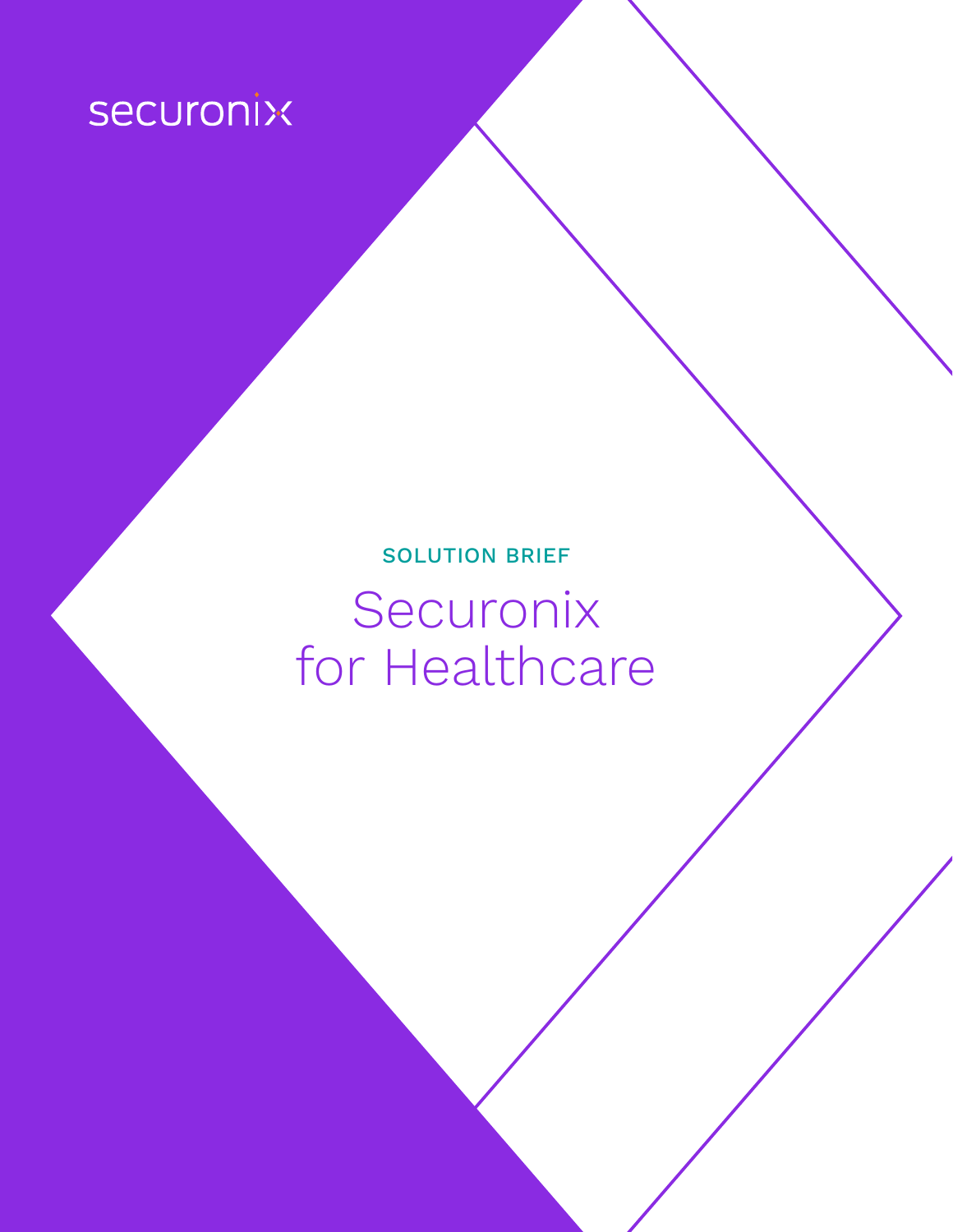## Identify Threats Before They Harm Your Organization

Healthcare firms are custodians of much more than a patient's health. They are bound by HIPAA and several other data security and privacy requirements to protect patient data from compromise. With malicious actors using every trick in the book, healthcare security leaders are looking to implement strong controls to monitor this data.

Most SIEMs do not have pre-built content for healthcare applications. However, the Securonix Next-Gen SIEM solution provides healthcare specific content that includes connectors to leading electronic medical record (EMR) applications, as well as healthcare specific threat use cases that leverage Securonix's security analytics capabilities.

## Our Approach

Securonix goes beyond the signature-based detection of legacy SIEM solutions to find unknown threats quickly. To do this, Securonix leverages the latest advances in machine learning and artificial intelligence to baseline normal behavior patterns, detect suspicious data access patterns, and identify real threats to patient data, quickly and accurately.

"Our hospital has always been a leader in data driven approaches to clinical problems. Securonix has helped us apply behavior analytics to our security challenges as well. With their help, we are able to detect patient record snooping, HIPAA breaches, insider threats, and targeted attacks that would otherwise go unnoticed."

> — SECURITY LEADER AT A MAJOR HEALTH INSTITUTION

## Solution Benefits

Protect patient records and comply with regulatory requirements using advanced security monitoring and industry-leading behavior analytics.

## **Detect threats to patient privacy**

Enable detection in your organization's IT infrastructure and respond to threats such as patient data theft, malware, phishing, and more.

## **Leverage healthcare-specific threat content**

Take advantage of out-of-the-box content for monitoring healthcare specific threats and patient data misuse.

### **Get 360 degree visibility**

Enrich data with additional context from on-premises data sources and other applications for threat modeling.

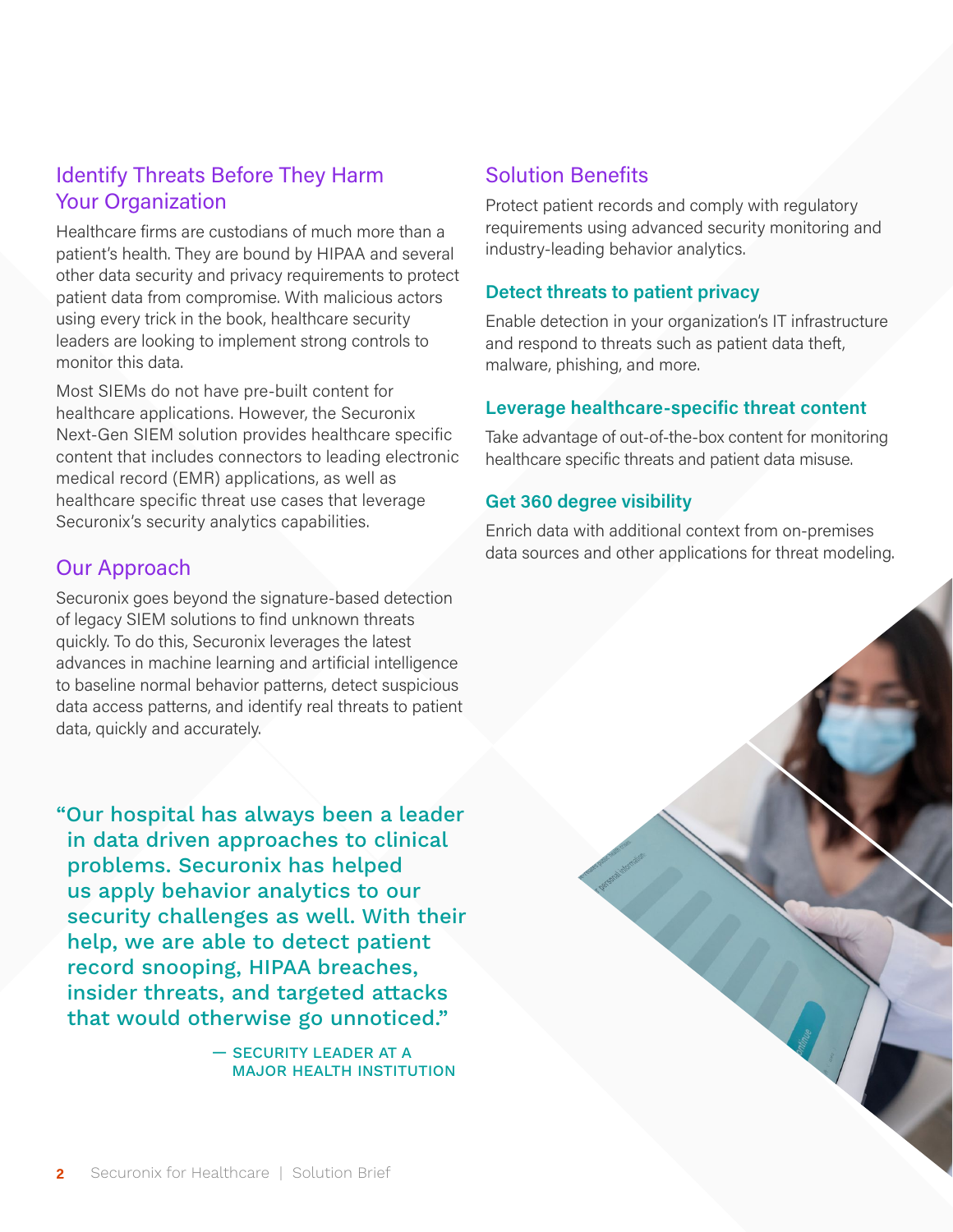## How it Works

Securonix ingests a nearly unlimited amount of data from a wide breadth of sources. The solution connects seamlessly to industry standard healthcare applications. The Securonix machine learning engine establishes baselines of normal behaviors within those applications such as logins, chart submissions, lab queries, and clinical event queries, to name a few. It then flags suspicious behaviors that could indicate non-compliant behaviors, record snooping, or data theft.

### **Focus on Visibility and Access Threat Models**

To detect compromise effectively, security teams need to integrate network and application information. This can help paint a more holistic picture of the threat. Securonix is able to ingest and correlate your whole IT environment and visualize it so you can understand where and how a malicious actor gained access. You can also see the actions they took afterward, and what the IOCs were present across a variety of different data sources.

#### **unity Analytics**<br>
USER & ENTITY BEHALD<br>
Predictive Analytics<br>
Predictive Analytics<br>
Peer Group Analysis<br>
Cross Correlation Securonix Se **Securonix Security Analytics Lab Common Modify Data Output** Data Input **General Lab Inquiry** identifies from **Submit Chart** c **High Risk EMR Behaviors & Applications Entities** Dashboard & Reporting **Policy Configuration Case Management** ROBUST PLATFORM

#### **Robust Reporting and Dashboards**

Securonix provides healthcare-specific visualization, dashboards, and out-of-the-box reporting capabilities. Our Next-Gen SIEM supports role-based access to limit the information that a user can view based on their role. Reports are standardized for various compliance needs and can easily be customized based on organizational needs.